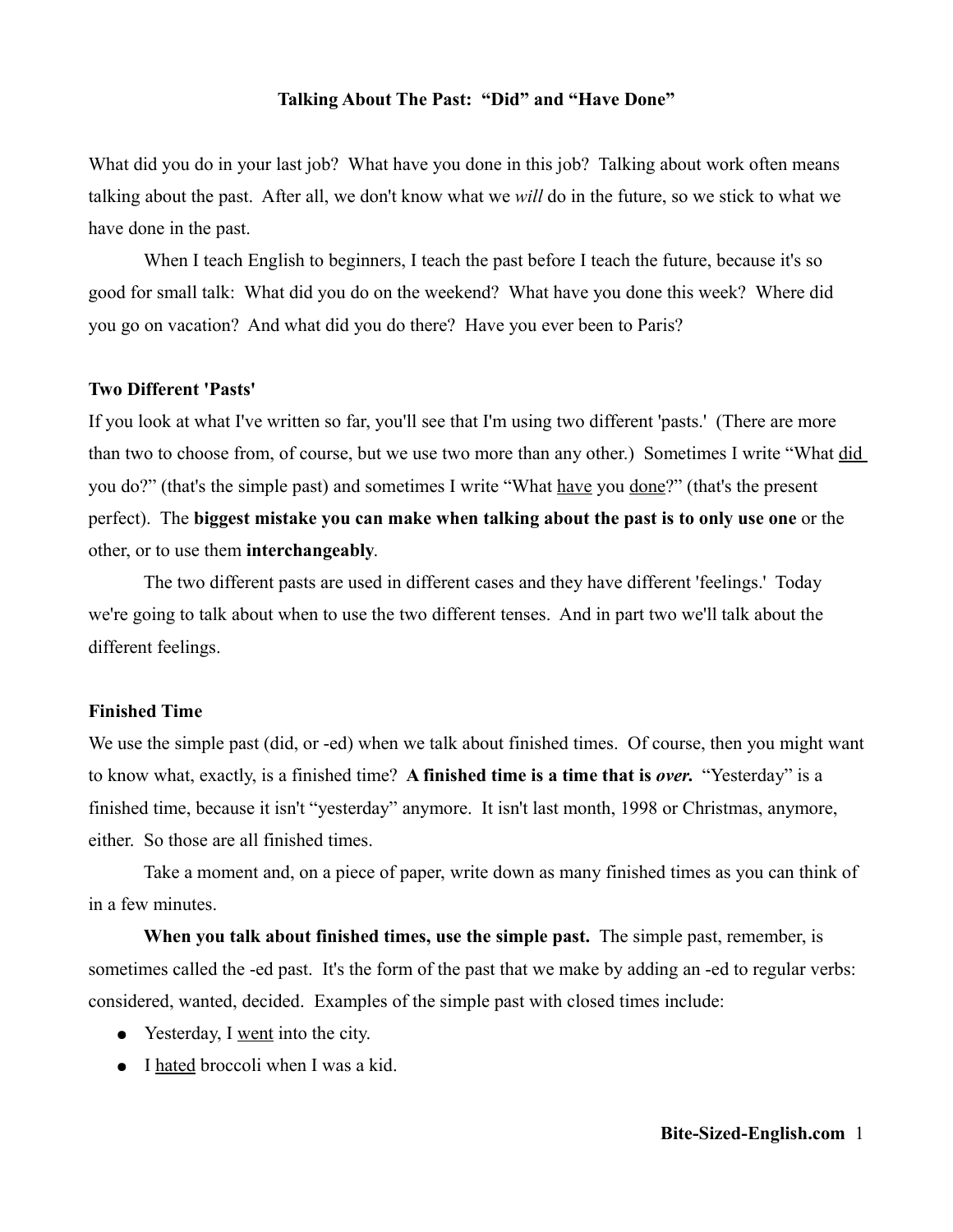- My first car was blue.
- We hiked a lot in Switzerland.

Notice that, in the examples, on the first one has a real time. "When I was a kid" is a time, but it's relative to me. And "my first car" certainly *isn't* a time. ("What time is it?" "My first car.") But my first car was a time in my life, and it's over. (I now have my second car. Though I liked the first one better.) And "Switzerland," of course, isn't a time but a place! But when you read that sentence, do you need me to write "We hiked a lot in Switzerland, when we were in Switzerland."? Of course not! You understand that just from reading it. And, because I put hiked in the simple past, you know that I'm not in Switzerland anymore, or it wouldn't be a closed time, would it?

Remember, **when you form a question in the simple past, you almost always use the helping verb 'did.'** There are exceptions—times when you don't use 'did'—but in 95% of questions, 'did' is the word to use. Some examples of questions with closed times include:

- What did you do last weekend?
- Did you drive a lot, when you had your first car?
- Where did you stay in Switzerland?
- What did your boss say when you came to work late?

Do you still have the paper that you wrote your closed times on? For each closed time, form a question. And then answer the questions.

Were you careful to use the simple past? See how easy English can be!

# **Unfinished Times**

Is "today" a finished time? Of course not. You might be **tempted** to think that it's the present, but there are a lot of things that I've done in the past today. Breakfast was today, but it's past. The same is true for my morning shower. Today is an unfinished time. **Unfinished times are times that aren't over, yet.** Besides today, this week, this month and this year are all times that are unfinished. But there are others, too. "Since I finished school" is an unfinished time and when you talk about what you've done at the job you have now, well, that's an unfinished time, too.

Think of as many unfinished times as you can in a minute or two and write them on the paper you used for your finished times.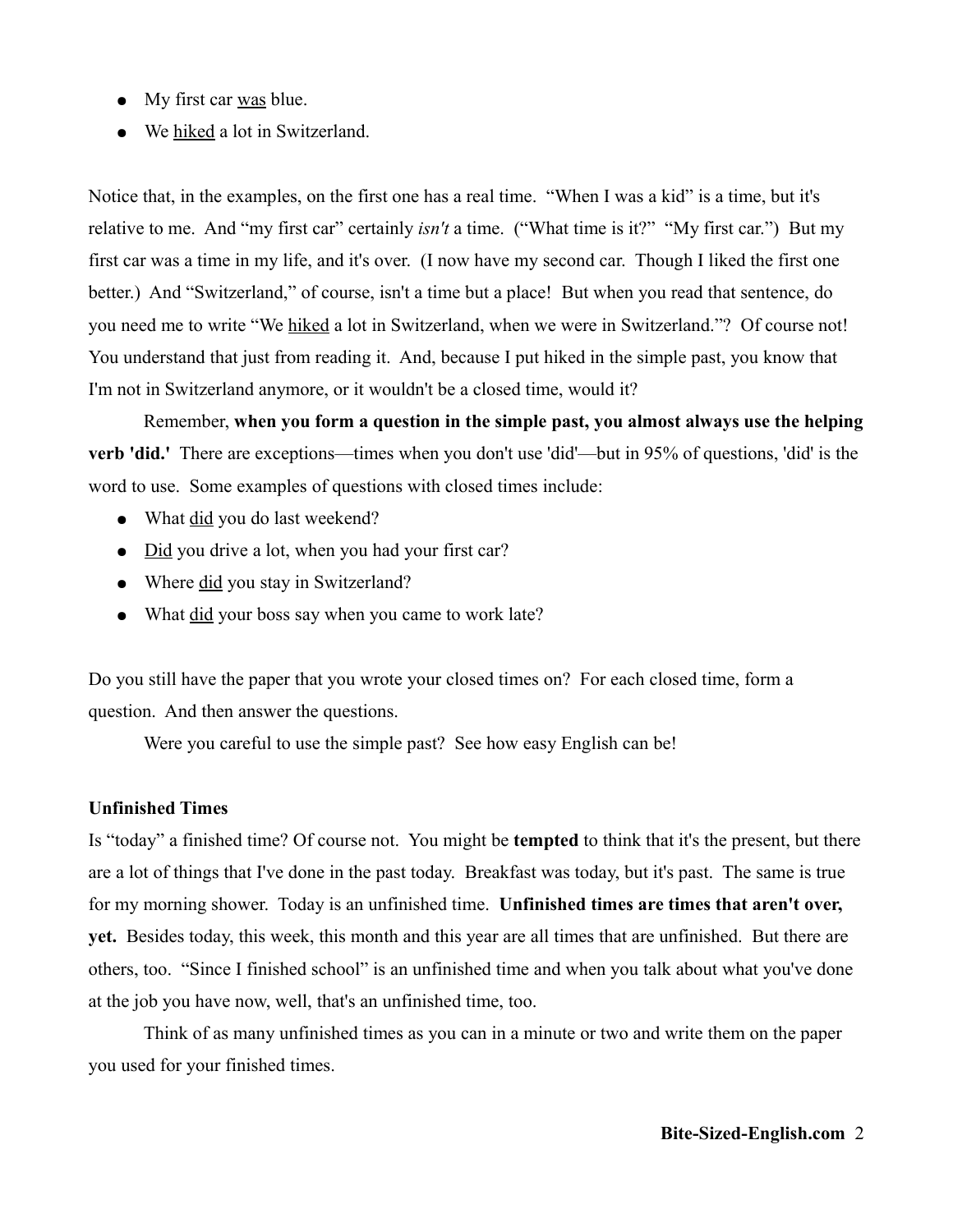**When you talk about unfinished times, us the present perfect.** The present perfect is sometimes called the 'have past,' because it's the form we form using 'have' as a helping verb with the past participle of the main verb we're using. (If you think about *eat, ate, eaten*, 'eaten' is the past participle.) Some examples are:

- I have eaten breakfast already today.
- We've talked about this twice before.
- I haven't been to Paris since my high school trip.
- How <u>have</u> you been?

Just like the simple past list above, you might notice that only one of the example sentences specifically includes an open time. In the first sentence, 'today' is an open time. (Because today isn't over, yet.) The other sentences don't include a specific time, but are all in open times.

How do we know that the times are open? Look at the second example: "We've talked about this twice before." We don't know the context, but we know it's referring to something that is being discussed *right now*, as well as twice in the past, for a total of three conversations. And, since they're talking about it now, it's not over yet.

In the third example, we use the present perfect because "since my high school trip" is an open time. If I went on a trip in 1998, is *right now* since my high school trip? Of course. So is 2020. **Any sentence using 'since' should be in the present perfect.**

The last example is more interesting. It includes no time references: "How have you been?" In this case, the verb form *is* the time reference. You might recognize the question as being the present perfect form of the question 'How are you?' In the present form, 'How are you?' asks how you're feeling at the moment. After all, if you meet someone for the first time, you normally don't care about how he or she felt two years ago. **'How have you been?' on the other hand, asks about the present and the recent past. It's a question you can use with a friend you haven't seen in a while.** If I meet an old friend from high school, I'm certainly interested in how he felt two years ago.

Now, with the open times you wrote down, how many questions and answers can you form? How many 'open time' sentences can you think of that don't include a time reference?

### **Vocabulary:**

**Interchangeable:** If a part on your car breaks, do you have to take the car back to the factory and wait

## **Bite-Sized-English.com** 3